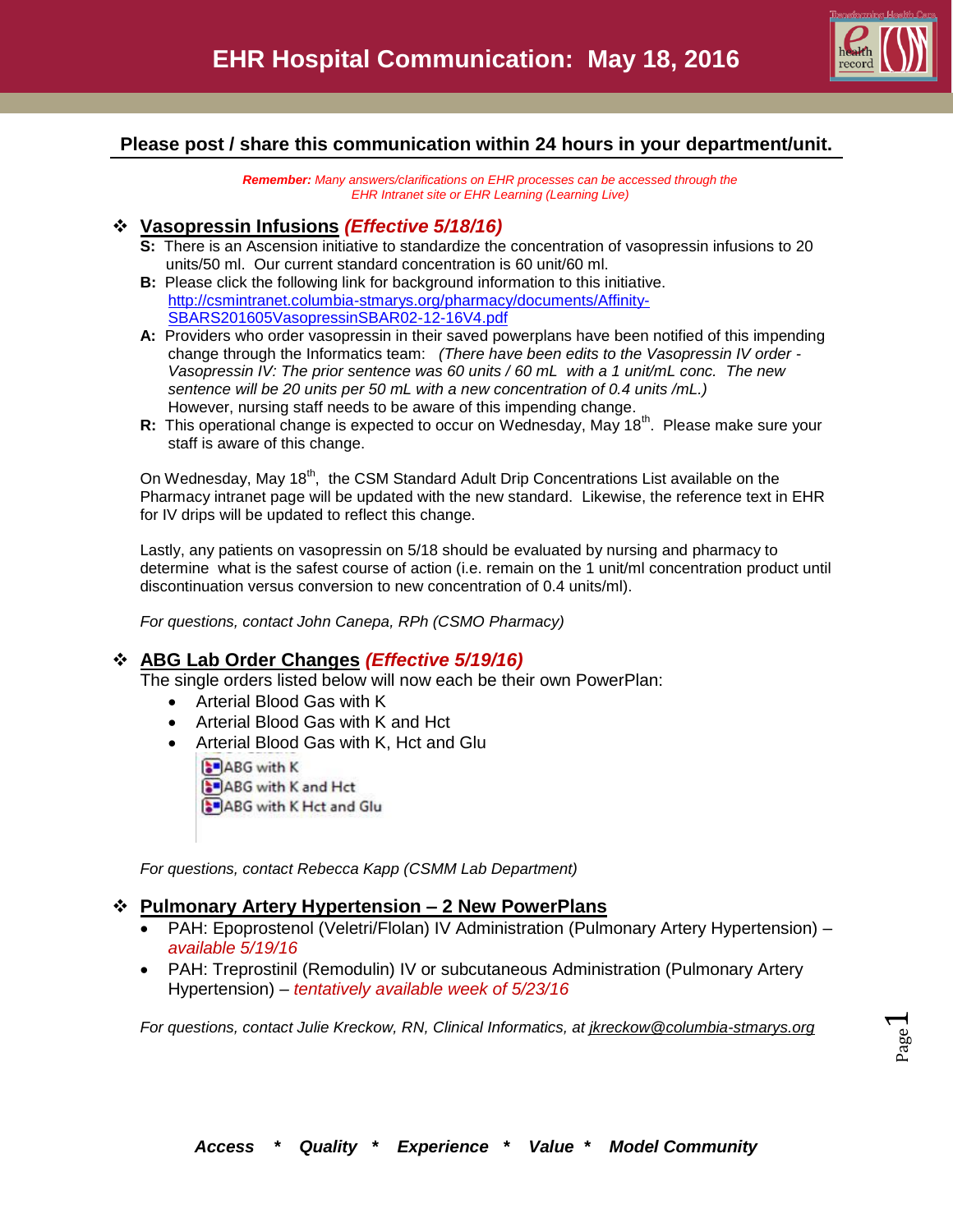

## **Tasking of Oral Supplements Order** *(Effective NOW)*

Oral Supplements will task to the RN and PCA off of the frequency indicated when ordered. It will link directly to the new **Oral Supplements** field and **Ordered Supplement Taken** field. The task will fall off the RN's task list if the PCA completes the task and vice versa.

| <b>Ex Details for Oral Supplements</b>             |                  |          |                       |                                                        |                          |          |
|----------------------------------------------------|------------------|----------|-----------------------|--------------------------------------------------------|--------------------------|----------|
| Details   Details   Order Comments   [2] Diagnoses |                  |          |                       |                                                        |                          |          |
| <br>٠<br>$\frac{m}{10}$ lis.                       |                  |          |                       |                                                        |                          |          |
| *Requested Start Date and Time: 05/02/2016         | $\div$ -<br>1431 | 츷<br>CDT |                       | *Nutrition Supplements: Standard hi cal hi protein 8oz | $\checkmark$             |          |
| Amount:                                            |                  |          | Frequency:            | qdayBkfst                                              | $\checkmark$             |          |
| Duration:                                          |                  |          | <b>Duration Unit:</b> | qDayAC<br>qdayACbkfst                                  | ٠                        | $\cdots$ |
|                                                    |                  |          |                       | qdayBkfst                                              |                          |          |
|                                                    |                  |          |                       | qDayPC<br>qdayPCbkfst                                  |                          |          |
|                                                    |                  |          |                       | qid                                                    |                          |          |
|                                                    |                  |          |                       | qidACbedtime                                           |                          |          |
|                                                    |                  |          |                       | qidPCbedtime                                           | $\overline{a}$           |          |
|                                                    |                  |          |                       | qMonday                                                |                          |          |
|                                                    |                  |          |                       | qMonth                                                 |                          |          |
|                                                    |                  |          |                       | qMonThu                                                |                          |          |
|                                                    |                  |          |                       | qMTWThF                                                | $\overline{\phantom{a}}$ |          |

Workflow steps to document Oral Supplements ordered:

- 1) Select **Task List** from the Venue Menu
- 2) Double-click on the **Oral Supplements** task to be taken to I View to complete your documentation

|  |                                 |                           |                                    | Monday, May 02, 2016 07:00:00 CDT - Monday, May 02, 2016 19:30:00 CDT                             |
|--|---------------------------------|---------------------------|------------------------------------|---------------------------------------------------------------------------------------------------|
|  | <b>Scheduled Patient Care</b>   | All Continuous Tasks      | <b>All PRN Tasks</b>               |                                                                                                   |
|  | <b>Task retrieval completed</b> |                           |                                    |                                                                                                   |
|  | <b>Task Status</b>              | Scheduled Date and Time   | <b>Task Description</b>            | Order Details                                                                                     |
|  | oo Pending                      | 05/2/2016 13:32 CDT       | <b>Admission History Pediatric</b> | Start Date: 05/02/16 13:32:36 CDT<br>Order entered secondary to patient admission.                |
|  | Pending                         | 05/2/2016 14:56 CDT       | <b>Oral Supplements</b>            | Start Date: 05/02/16 14:36:00 CDT. Nutrition Supplements: Standard hi cal hi protein 8oz Ensure+1 |
|  | Go <sup>o</sup> Pending         | 05/2/2016 13:32 CDT       | <b>Order Entry Details</b>         | Start Date: 05/02/16 13:32:00 CDT<br>Order entered by the SYSTEM secondary to patient admission.  |
|  | <b>Go</b> Pending               | 05/2/2016<br>13:32 CDT    | <b>Review Patient Education</b>    | Start Date: 05/02/16 13:32:00 CDT<br>Order entered by the SYSTEM secondary to patient admission.  |
|  | Art Dansline                    | D-POCLOPULAR<br>15.00 CDT | <b>Region Dationt Education</b>    | Start Date: 05/02/16 15:00:00 CDT                                                                 |

3) Enter in the **Oral Supplement** ordered as indicated in the **Order Details** of the task and the percentage of supplement consumed in the **Ordered Supplement Taken** field. Click the green checkmark to sign.

| <b>X</b> Activity View                                         |                                                            |                |
|----------------------------------------------------------------|------------------------------------------------------------|----------------|
| <b>Adult Oral Supplements</b><br><b>Adult Oral Supplements</b> | <b>Find Item</b>                                           | Critical High  |
|                                                                | Result                                                     | Comments       |
|                                                                | ĤП                                                         | 14:58 CDT      |
| Adult Quick View                                               | Adult Oral Supplements                                     | ☑              |
| Adult ICU Quick View                                           | <b>4 Adult Oral Supplements</b><br><b>Oral Supplements</b> | ঢ়<br>Ensure + |
| MAdult Ongoing ICU Assess                                      | <b>Ordered Supplement Taken</b>                            | %50            |
| MAdult Ongoing Assessment                                      |                                                            |                |

4) What's documented here will flow to the **Adult Shift Documentation** and the **Diabetes Management** bands.

|                                                                   |                                               |                     | Wounds and Incisions          | 4 Diabetes Labs                    |          |
|-------------------------------------------------------------------|-----------------------------------------------|---------------------|-------------------------------|------------------------------------|----------|
| Adult Shift Documentation                                         |                                               | ga mag              | Specialty Wounds              | <b>POC Glucose</b>                 |          |
| Activities of Daily Living                                        |                                               |                     |                               | Glucose.                           |          |
| <b>Braden Assessment</b>                                          | 闖之                                            | 05/03/2016          | I © Ostomy                    | ⊿ Diabetic Oral Intake             |          |
| Skin & Pressure Reducing Prevent Measure<br>Hendrich II Fall Risk | 4 Nutrition - ADLs                            | 10:17 CDT 10:15 CDT | Orthopedic Devices            | <b>Breakfast Percent</b>           | %        |
| <b>Fall Prevention Measures</b>                                   | Diet Type                                     |                     | Silood Product Administration | <b>Lunch Percent</b>               |          |
| Precautions/Alarms                                                | <b>Breakfast Percent</b>                      |                     |                               | <b>Dinner Percent</b>              |          |
|                                                                   | <b>Lunch Percent</b><br><b>Dinner Percent</b> |                     | Post Procedure                | <b>Oral Supplements</b>            | Ensure + |
|                                                                   | <b>Morning Snack</b>                          |                     | <b>Y</b> PACU                 | <b>Ordered Supplement Taken</b>    | 75       |
|                                                                   | <b>Afternoon Snack</b>                        |                     | Oiabetes Management           | <b>Morning Snack</b>               |          |
| Adult Specialty Assessments                                       | <b>Evening Snack</b>                          |                     |                               |                                    |          |
| Mintake And Output                                                | <b>Feeding Assistance</b>                     |                     | Diabetes Labs                 | <b>Afternoon Snack</b>             |          |
|                                                                   | <b>Oral Supplements</b>                       | Ensure +            | Diabetic Oral Intake<br>✓     | <b>Evening Snack</b>               |          |
| Lines-Tubes-Drains                                                | <b>Ordered Supplement Taken</b>               | 75                  |                               |                                    |          |
| w/Wounds and Incisions                                            | Tube Feeding Regimen                          |                     | Hypoglycemia                  | Tube Feeding Regimen               |          |
| ov Snecially Wounds                                               | <b>Head of Bed Position</b>                   |                     |                               | <b>Enteral Tube Feeding Intake</b> | mL       |

*For questions, contact Jill Kortebein, RN, Clinical Informatics, at [jkortebe@columbia-stmarys.org](mailto:jkortebe@columbia-stmarys.org)*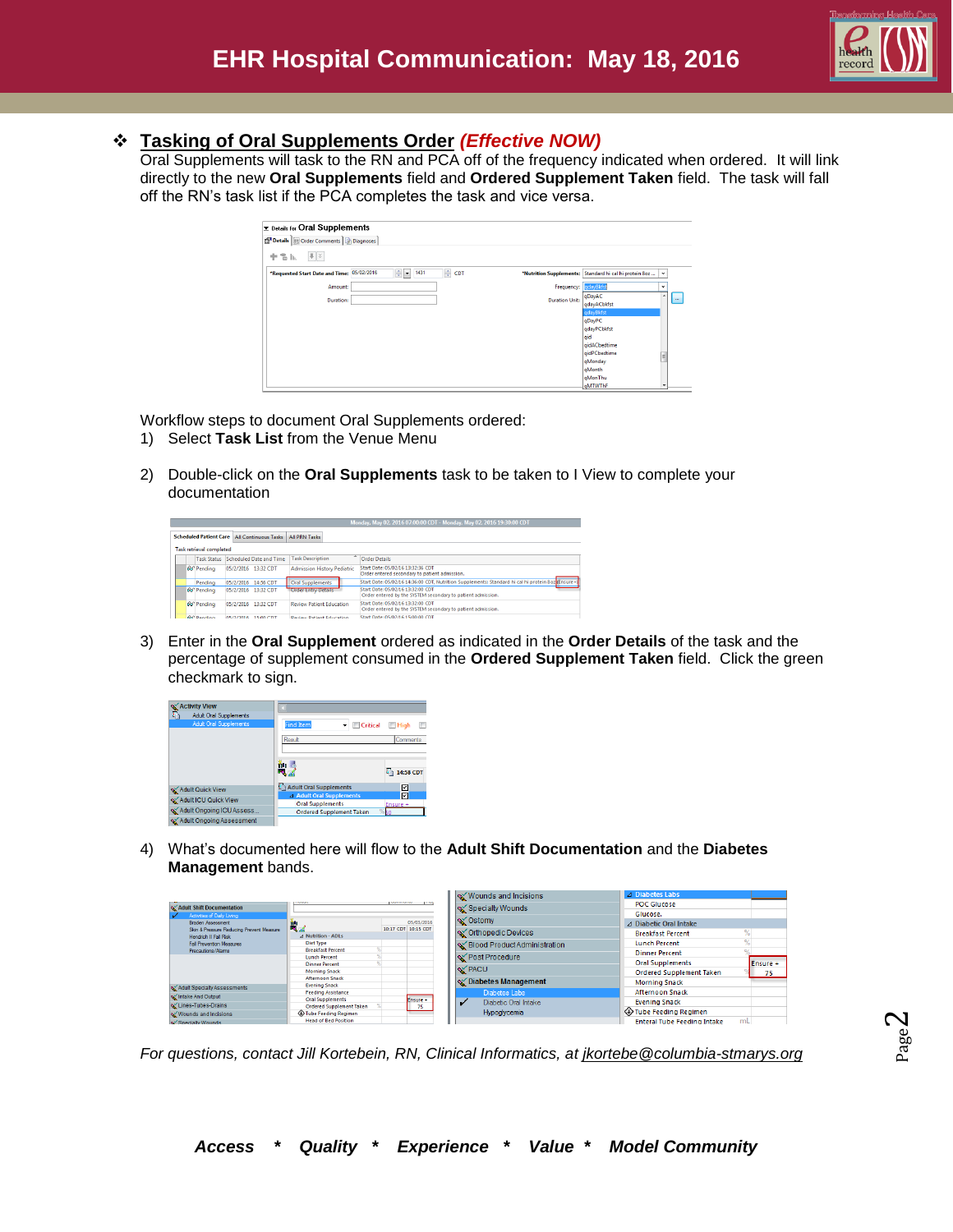

# **Pain Project Update: Addition of Acceptable Pain Fields** *(Effective NOW)*

Two new fields will be added to the **Pain Assessment** and **Sedation Level/Pain** sections in IView. The new fields are:

- Acceptable Pain Numeric
	- Acceptable Pain, FACES

#### *Pain Assessment Section*

|                                | 05/10/2016          |                                     |
|--------------------------------|---------------------|-------------------------------------|
|                                | 10:23 CDT           |                                     |
| <b>Pain Assessment</b>         |                     |                                     |
| 4 Pain Scale Documentation     | ☑                   |                                     |
| Able to Self Report Pain?      | <b>Yes</b>          |                                     |
| Able to Self Report Pain Tools | Numeric             |                                     |
| ◇ Numeric Pain Scale           |                     |                                     |
| ○ Acceptable Pain Numeric      |                     | <b>Acceptable Pain Numeric</b><br>× |
| Location                       |                     | 10 - Worst possible pain            |
| Laterality                     | ٩                   |                                     |
| <b>Ouality</b>                 | я                   |                                     |
| Time Pattern                   |                     |                                     |
| Secondary Pain Site            | 6                   |                                     |
| <b>Additional Pain Sites</b>   | - Moderate pain     |                                     |
| <b>A Sedation Level</b>        |                     |                                     |
| Sedation Level                 | ٩                   |                                     |
| <b>Respiratory Rate</b>        | br/min <sub>2</sub> |                                     |
| <b>Oxygen Saturation</b>       | - 11                |                                     |
| <b>4 Comfort Measures</b>      | $0 - No$ pain       |                                     |
|                                |                     |                                     |



#### *Sedation Level/Pain Section*

|                                                 |                                | .        |                                       |                          |
|-------------------------------------------------|--------------------------------|----------|---------------------------------------|--------------------------|
| <b>The Second</b>                               | <b>IULUI CUT</b>               |          | <b>4 Sedation Level/Pain</b>          |                          |
| 4 Sedation Level/Pain                           |                                |          |                                       |                          |
| <b>Sedation Level</b>                           |                                |          | <b>Sedation Level</b>                 |                          |
| 4 Pain Scale Documentation                      |                                |          | ⊿ Pain Scale Documentation            |                          |
| Able to Self Report Pain?                       | <b>Yes</b>                     |          |                                       |                          |
| Able to Self Report Pain Tools                  | Numeric                        |          | Able to Self Report Pain?             | Yes                      |
| Numeric Pain Scale<br>◇ Acceptable Pain Numeric | <b>Acceptable Pain Numeric</b> |          | Able to Self Report Pain Tools        | FPS-R: Fa                |
| Location                                        | 10 = Worst possible pain       |          | <b>◇ FACES Pain Scale</b>             |                          |
| <b>Comfort Measures</b>                         |                                |          | ◇ Acceptable Pain, FACES              | Acceptable Pain, FACES X |
| <b>Pharmacological Therapy</b>                  |                                |          |                                       |                          |
| <b>Pain Evaluation Self Report Numeric</b>      |                                | Location |                                       |                          |
| <b>Pain Evaluation Self Report</b>              |                                |          | <b>Comfort Measures</b>               |                          |
| ⊿ Activity and Diet                             | $5 =$ Moderate pain            |          |                                       |                          |
| <b>Activity Status</b>                          |                                |          | <b>Pharmacological Therapy</b>        |                          |
| <b>Patient Position</b>                         |                                |          | Pain Evaluation Self Report Numeric 6 |                          |
| <b>Head of Bed Position</b>                     |                                |          | <b>Pain Evaluation Self Report</b>    |                          |
| Lea Exercise, Left                              |                                |          |                                       |                          |
| Lea Exercise, Right                             | $0 = No$ pain                  |          | ⊿ Activity and Diet                   | 10                       |
| Analytic High-A. Properties of Julk-            |                                |          |                                       |                          |

The Acceptable Pain Numeric field will open when the Numeric Pain Scale is chosen and the Acceptable Pain FACES field will open when the FACES Pain Scale is chosen.

This will allow the clinician to evaluate and document a patient's acceptable level of pain for comparison with the patient's current self-report of pain to help determine type of intervention to take.

*For questions, contact Jill Kortebein, RN, Clinical Informatics, at [jkortebe@columbia-stmarys.org](mailto:jkortebe@columbia-stmarys.org)*

## **Undue Exposure to Radiation – CT Exams, Order Alerts** *(Effective NOW)*

Ascension Health has introduced an initiative to reduce clinically unnecessary CT radiation exposure. The Undue Radiation Exposure (UER) initiative objective is to reduce clinically unnecessary CT Radiation by 20% related to:

- Thorax CT exam on adults to rule out Pulmonary Embolism
- Abdomen / Pelvis CT exam on pediatric patients to rule out Appendicitis

When these CT exams are ordered, in these situations, distinct alerts will fire (see screen shots below). One alert requires completion of an assessment to determine the risk of PE. If the risk is low, cancelling the CT order is recommended. The second alert suggests ordering an US exam first to rule out appendicitis in pediatric patients.

| Cerner<br><b>出版角</b>                                | <b>Wells Assessment</b>                                                                                                      |                                           |           |                                  | Discent MATTHICA 320001 (1 of 1)<br>e<br>Cerner |            | <b>Pediatric Radiation Alert</b>                                                                                                                           |           |
|-----------------------------------------------------|------------------------------------------------------------------------------------------------------------------------------|-------------------------------------------|-----------|----------------------------------|-------------------------------------------------|------------|------------------------------------------------------------------------------------------------------------------------------------------------------------|-----------|
|                                                     | Wells Score For Risk of PE                                                                                                   |                                           |           |                                  | 立道員                                             |            |                                                                                                                                                            |           |
| D-Dirver Render                                     |                                                                                                                              | 436 no/mLID-DVD at<br>87/23/2014 12:30:30 |           |                                  |                                                 |            | Columbia-St. Mary's                                                                                                                                        |           |
| Clinical signs and symptoms of DVT                  | minister of lag availing and painwill paintien of the deep wind.                                                             |                                           | Mar.      | $+0$                             |                                                 |            | Please order an Ultrasound Abdomen Limited below in addition to the CT Scan                                                                                |           |
|                                                     | An alternative diagnosis is boo likely than PE                                                                               | Yes:                                      | $-14$     | $+0$                             |                                                 |            | as the ultrasound technologists are training to become proficient in identifying the<br>appendix. The patient will not be charged for the ultrasound exam. |           |
| Heart Rate > 100 bpm<br>182 Span can 02/23/14 11:14 |                                                                                                                              |                                           |           | $+0$                             |                                                 |            | <b>Patient Information</b>                                                                                                                                 |           |
|                                                     | immobilization or Surgery in the Presious exceeds:<br>No orders or procedures found in eCare in the tast #weeks.             | Yes He                                    |           | $+0$                             | <b>Patient Name</b>                             | <b>Ane</b> | Registration<br>Date/Time                                                                                                                                  | ray       |
|                                                     | Previously diagnosed PE or DVT in last 90 days<br>No Diagnosis for PE/DVT found in eCase will do Lot 30 days                 |                                           | Yest No.  | $+ 1.5$                          | MATTHICA KEOOT                                  | 2 Vears    | 03/23/2016 07:49                                                                                                                                           | 112073047 |
| Hersonbysts                                         |                                                                                                                              |                                           | THE ME    | $+1$                             |                                                 | scas       | Place an Ultrasound order in addition to CT                                                                                                                |           |
|                                                     | Malagnancy ivy) Treatment within a may or pollutive                                                                          |                                           | Ves No +1 |                                  |                                                 |            | Order 1JS Andornan Limited<br>ET (Appendicits, OS, spienomegaly, pandealths)                                                                               |           |
| perciation.                                         | link of PE to MODERATE, 14, 2% chance of PE to an ED.                                                                        | Total Scoce: A.A.                         |           |                                  |                                                 |            | Mappoly organ in Special Instructional                                                                                                                     |           |
|                                                     | <b>Bakart Avessmean</b><br>The page is such a complete source of sixt information.<br>Money alone, public stark lasts for 17 |                                           |           | Executiveness   Assessment Rents |                                                 |            |                                                                                                                                                            |           |

*Access \* Quality \* Experience \* Value \* Model Community*